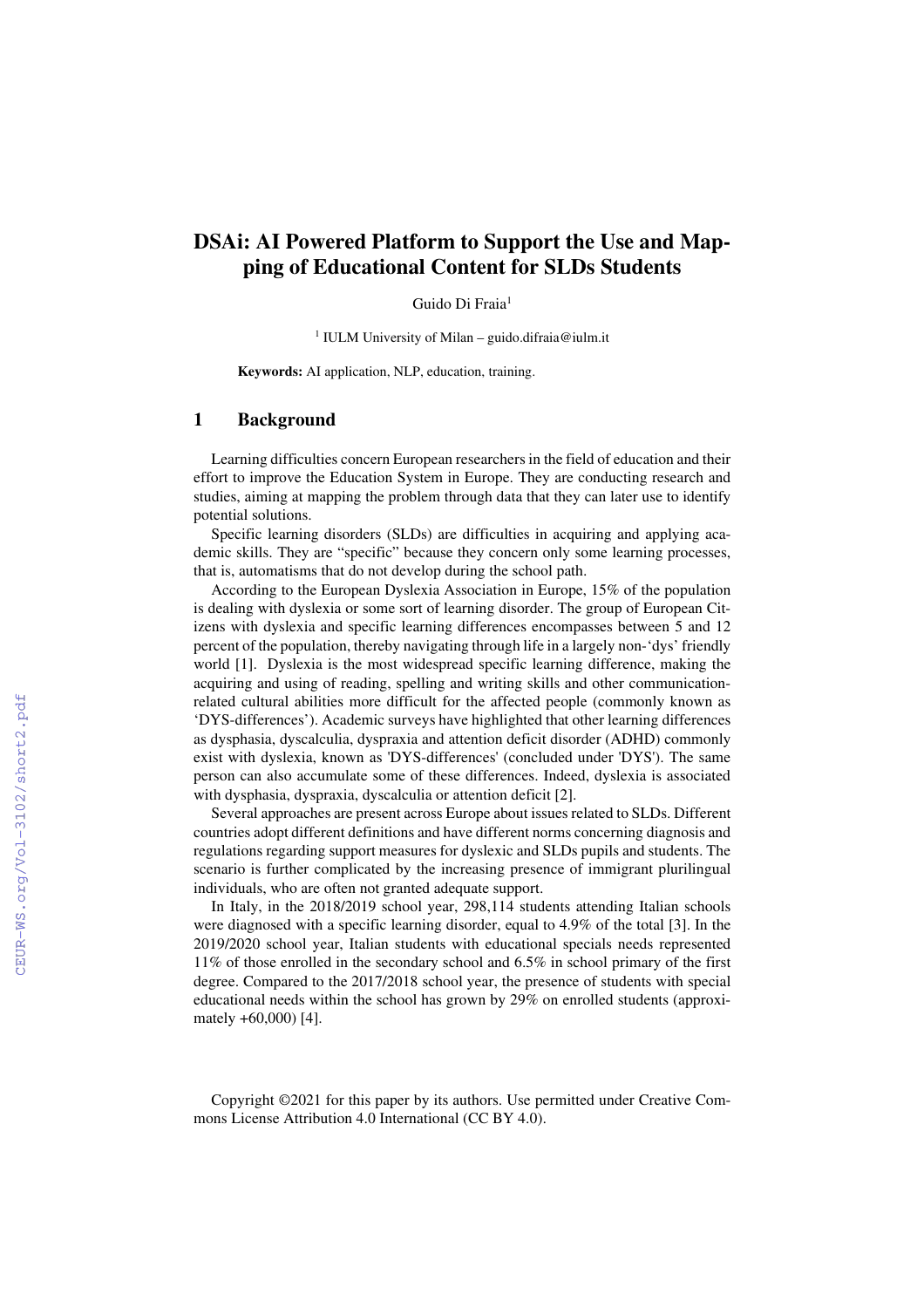### **2 Research objectives.**

Our project aims to analyze the needs of students with specific learning disorders (SLDs). It designs organizational and technological solutions based on artificial intelligence. The keywords around which this project revolves and develops are essentially three: inclusion, accessibility and innovation.

The main intellectual output consists in the development and validation of a digital solution able to suggest the most appropriate supporting methodologies for dyslexic students based on the student-specific issues.

Until now, the use of artificial intelligence and algorithms is still partly limited to diagnostic use, such as for automatic detection of dyslexic children using a 3D Convolutional Neural Network or for Automated Detection of Dyslexia Symptom Based on Handwriting Image for Primary School Children [5].

Therefore, the goal of our project is to become a point of reference and fundamental support for learning, with particular attention to dyslexia. It aims to develop Digital and Artificial Intelligence Integrated Tools to Support Higher Education Students with SLDs in secondary school and university.

Several efforts have been already made to help students with dyslexia by offering adaptive e-learning methods. However, these efforts are completely addressed to children of primary school; no online tool based on AI has been proposed in the university, even though it is recognized that the inclusion of students with dyslexia in higher education is an important issue to solve. An innovative factor of an e-learning platform for dyslexic students is the use of artificial intelligence as the core of the architecture. Moreover, it would be the first example of this technology application in this specific field. The usage of AI will provide an adaptive interface that may support university students with an age substantially greater than the one considered until now in similar studies.

The field of Artificial Intelligence and Machine Learning over the past three decades has developed faster. The expectation is that it can help fill the gaps that exist in learning and education. Looking at a potential growth of 47.5%, there is no doubt that Artificial Intelligence will become part of the education sector soon [6].

The project intends to develop Digital and Artificial Intelligence Integrated Tools to Support Higher Education Students with specific learning disorders and, to do so, we want to collaborate with SLDs students to ideate some possible technological solutions that can improve the quality of their study experience, thereby using a participatory design thinking approach.

The research project hypothesizes that solutions based on NLP [7] can constitute effective aids to allow a dsy-friendly and therefore more inclusive education. As we know, the higher levels of NLP, especially the discourse level, can empower an implementation that reduces a larger text into a shorter, yet richly constituted abbreviated narrative representation of the original document.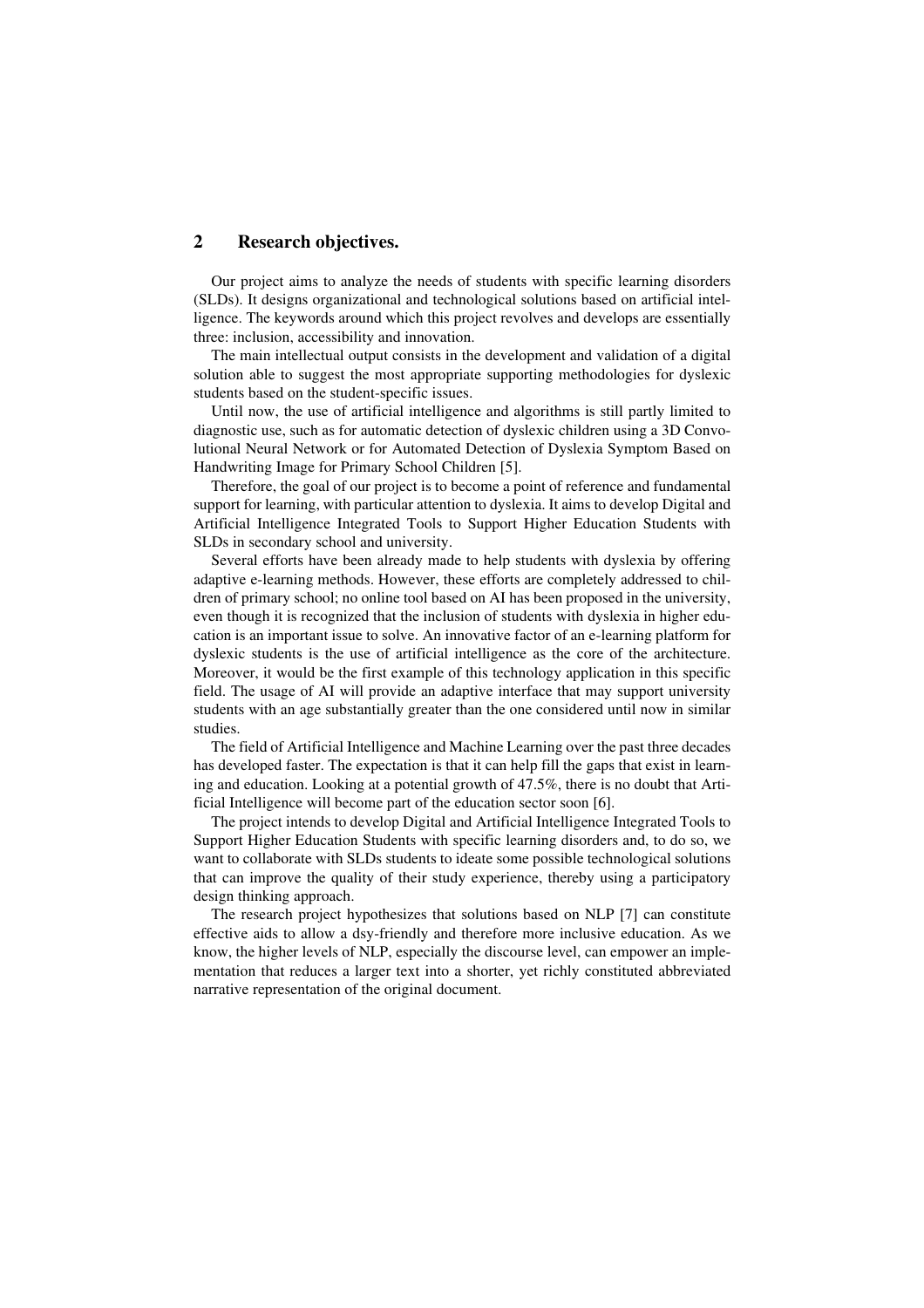## **3 Expected results.**

Our research project strives to:

• analyze the actual and latent needs of students with SLDs certificates concerning their experience of studying and participating in lessons;

- deepen the challenges that distance learning has imposed on students with SLDs;
- detect the use or not of enabling technologies in terms of devices and applications;

• explore areas for improvement of existing technologies and devise new possible technological solutions AI based;

• develop a technological solution based on AI and virtual reality; the idea is an immersive system able to offer a dsy-friendly digital environment where the student can find helpful tools for his study;

• bring out the differences and similarities between European students from different countries.

The study aims to obtain the following outputs:

- a mapping of the experiences of SLD students at the European level;
- a detection of the different support strategies and tools;

• the exploitation of some advantages of the sudden and pushed digitization that we experienced during the Covid19 crisis so that they become structural;

• the development of new AI based technologies able to improve the quality of life of SLD students.

Inclusion is a concept that presupposes equity and the task of each institution is to encourage each student to educational success.

The development of the project is still ongoing. However, we believe that further research and development activities in this field are necessary, especially in areas of training not yet considered, such as company training activities.

The development of an AI powered platform to support the training needs of people SLDs may also prove useful for the training of employees and collaborators.

#### **References**

- 1. IED Team. "Learning difficulties in Europe". Institute of Entrepreneurship Development (2019). Available at: https://ied.eu/project-updates/learning-difficulties-in-europe/
- 2. EDA Team. "About Us". European Dyslexia Association. Available at: https://eda-info.eu/about-the-eda/<br>MIUR Documents (2018).
- 3. MIUR Documents (2018), available at : https://miur.gov.it/documents/20182/0/Gli+alunni+con+DSA+-+a.s.+2018\_2019.pdf/a2f114e9-b59a-1c5d-730c-e4aecb5aad7e?version=1.0&t=1605006783113
- 4. ISTAT Team "Inclusion of student with disabilities". National Institute of Statistics (2020). Available at: https://www.istat.it/it/files/2020/12/Report-alunnicon-disabilit%C3%A0.pdf
- 5. Sofia Zahia, Begonya Garcia-Zapirain, Ibone Saralegui, Begoña Fernandez-Ruanova, Dyslexia detection using 3D convolutional neural networks and